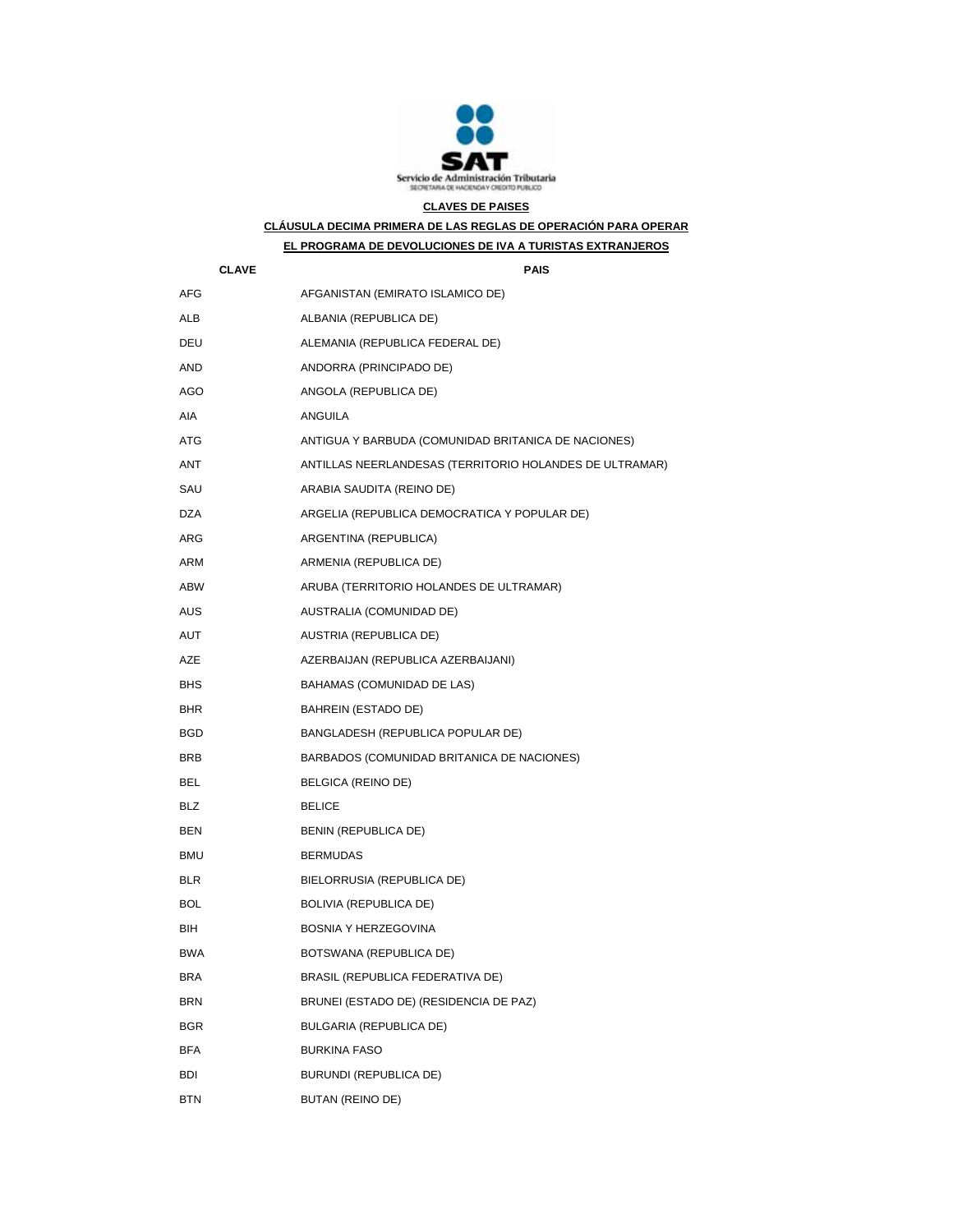| <b>CPV</b> | CABO VERDE (REPUBLICA DE)                                  |
|------------|------------------------------------------------------------|
| TCD        | CHAD (REPUBLICA DEL)                                       |
| <b>CYM</b> | CAIMAN (ISLAS)                                             |
| KHM        | CAMBOYA (REINO DE)                                         |
| <b>CMR</b> | CAMERUN (REPUBLICA DEL)                                    |
| CAN        | CANADA                                                     |
| RKE        | CANAL, ISLAS DEL (ISLAS NORMANDAS)                         |
| CHL        | CHILE (REPUBLICA DE)                                       |
| CHN        | CHINA (REPUBLICA POPULAR)                                  |
| <b>CYP</b> | CHIPRE (REPUBLICA DE)                                      |
| CIA        | CIUDAD DEL VATICANO (ESTADO DE LA)                         |
| CCK        | COCOS (KEELING, ISLAS AUSTRALIANAS)                        |
| COL        | COLOMBIA (REPUBLICA DE)                                    |
| COM        | COMORAS (ISLAS)                                            |
| EMU        | <b>COMUNIDAD EUROPEA</b>                                   |
| COG        | CONGO (REPUBLICA DEL)                                      |
| COK        | COOK (ISLAS)                                               |
| <b>PRK</b> | COREA (REPUBLICA POPULAR DEMOCRATICA DE) (COREA DEL NORTE) |
| <b>KOR</b> | COREA (REPUBLICA DE) (COREA DEL SUR)                       |
| <b>CIV</b> | COSTA DE MARFIL (REPUBLICA DE LA)                          |
| CRI        | COSTA RICA (REPUBLICA DE)                                  |
| <b>HRV</b> | CROACIA (REPUBLICA DE)                                     |
| <b>CUB</b> | CUBA (REPUBLICA DE)                                        |
| <b>CUR</b> | CURAZAO (TERRITORIO HOLANDES DE ULTRAMAR)                  |
| <b>DNK</b> | DINAMARCA (REINO DE)                                       |
| DJI        | DJIBOUTI (REPUBLICA DE)                                    |
| <b>DMA</b> | DOMINICA (COMUNIDAD DE)                                    |
| ECU        | ECUADOR (REPUBLICA DEL)                                    |
| EGY        | EGIPTO (REPUBLICA ARABE DE)                                |
| <b>SLV</b> | EL SALVADOR (REPUBLICA DE)                                 |
| ARE        | <b>EMIRATOS ARABES UNIDOS</b>                              |
| ERI        | ERITREA (ESTADO DE)                                        |
| SVN        | ESLOVENIA (REPUBLICA DE)                                   |
| ESP        | ESPAÑA (REINO DE)                                          |
| <b>DSM</b> | ESTADO FEDERADO DE MICRONESIA                              |
| USA        | ESTADOS UNIDOS DE AMERICA                                  |
| EST        | ESTONIA (REPUBLICA DE)                                     |
| ETH        | ETIOPIA (REPUBLICA DEMOCRATICA FEDERAL)                    |
| FJI        | FIDJI (REPUBLICA DE)                                       |
| PHL        | FILIPINAS (REPUBLICA DE LAS)                               |
| <b>FIN</b> | FINLANDIA (REPUBLICA DE)                                   |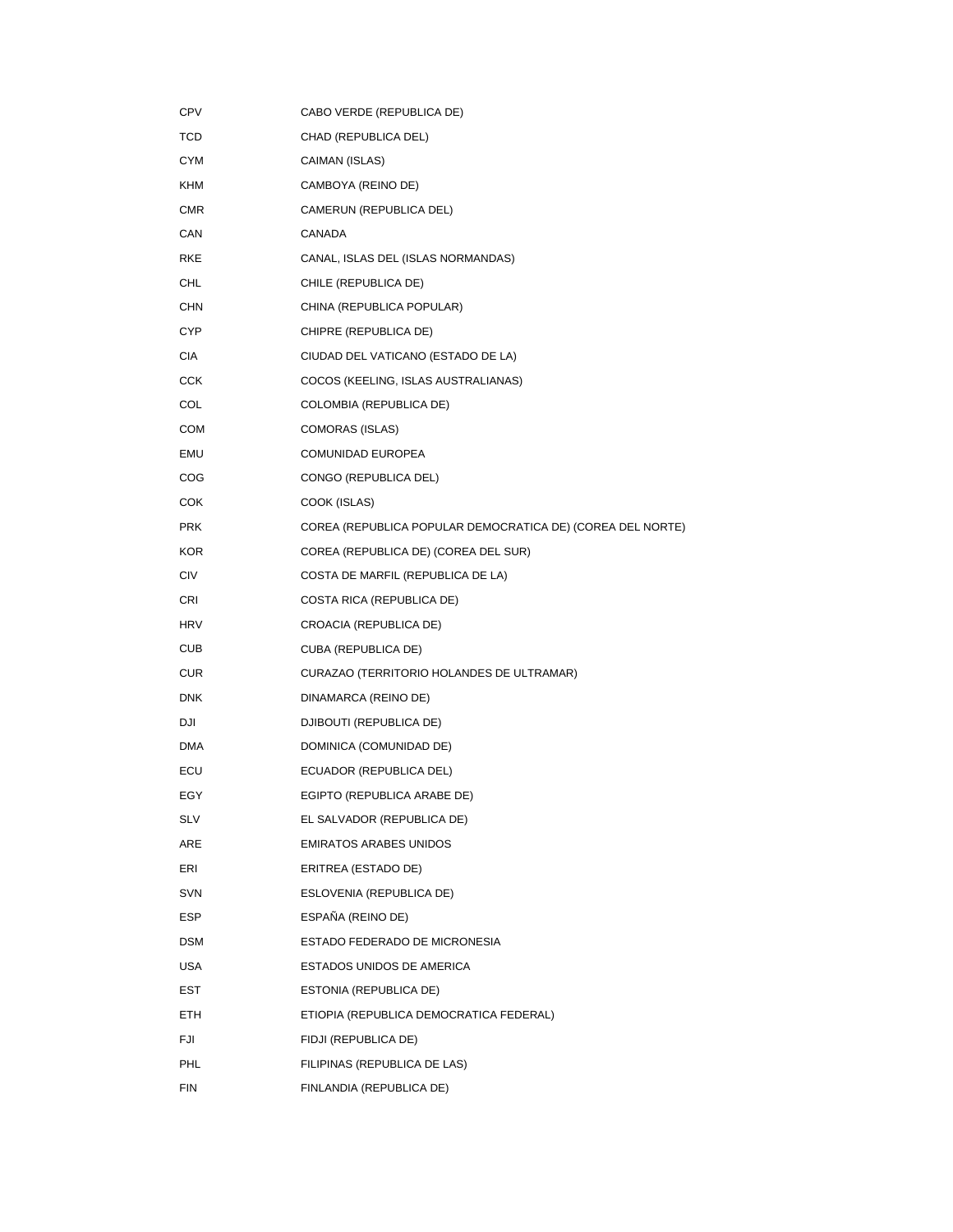| <b>FRA</b> | FRANCIA (REPUBLICA FRANCESA)                               |
|------------|------------------------------------------------------------|
| GZA        | FRANJA DE GAZA                                             |
| GAB        | GABONESA (REPUBLICA)                                       |
| GMB        | GAMBIA (REPUBLICA DE LA)                                   |
| GEO        | <b>GEORGIA (REPUBLICA DE)</b>                              |
| GHA        | GHANA (REPUBLICA DE)                                       |
| GIB        | GIBRALTAR (R.U.)                                           |
| GRD        | <b>GRANADA</b>                                             |
| <b>GRC</b> | <b>GRECIA (REPUBLICA HELENICA)</b>                         |
| GRL        | GROENLANDIA (DINAMARCA)                                    |
| <b>GLP</b> | GUADALUPE (DEPARTAMENTO DE)                                |
| GUM        | GUAM (E.U.A.)                                              |
| GTM        | GUATEMALA (REPUBLICA DE)                                   |
| <b>GNB</b> | GUINEA-BISSAU (REPUBLICA DE)                               |
| <b>GNQ</b> | GUINEA ECUATORIAL (REPUBLICA DE)                           |
| GIN        | GUINEA (REPUBLICA DE)                                      |
| <b>GUF</b> | <b>GUYANA FRANCESA</b>                                     |
| <b>GUY</b> | GUYANA (REPUBLICA COOPERATIVA DE)                          |
| HTI        | HAITI (REPUBLICA DE)                                       |
| HND        | HONDURAS (REPUBLICA DE)                                    |
| HKG        | HONG KONG (REGION ADMINISTRATIVA ESPECIAL DE LA REPUBLICA) |
| HUN        | HUNGRIA (REPUBLICA DE)                                     |
| IND        | INDIA (REPUBLICA DE)                                       |
| IDN        | INDONESIA (REPUBLICA DE)                                   |
| IRQ        | IRAK (REPUBLICA DE)                                        |
| <b>IRN</b> | IRAN (REPUBLICA ISLAMICA DEL)                              |
| IRL        | IRLANDA (REPUBLICA DE)                                     |
| <b>ISL</b> | ISLANDIA (REPUBLICA DE)                                    |
| LHM        | <b>ISLAS HEARD Y MCDONALD</b>                              |
| <b>FLK</b> | <b>ISLAS MALVINAS (R.U.)</b>                               |
| <b>MNP</b> | <b>ISLAS MARIANAS SEPTENTRIONALES</b>                      |
| MHL        | <b>ISLAS MARSHALL</b>                                      |
| SLB        | ISLAS SALOMON (COMUNIDAD BRITANICA DE NACIONES)            |
| <b>SJM</b> | ISLAS SVALBARD Y JAN MAYEN (NORUEGA)                       |
| TKL        | <b>ISLAS TOKELAU</b>                                       |
| <b>WLF</b> | <b>ISLAS WALLIS Y FUTUNA</b>                               |
| <b>ISR</b> | ISRAEL (ESTADO DE)                                         |
| ITA        | ITALIA (REPUBLICA ITALIANA)                                |
| JAM        | <b>JAMAICA</b>                                             |
| <b>JPN</b> | <b>JAPON</b>                                               |
| <b>JOR</b> | JORDANIA (REINO HACHEMITA DE)                              |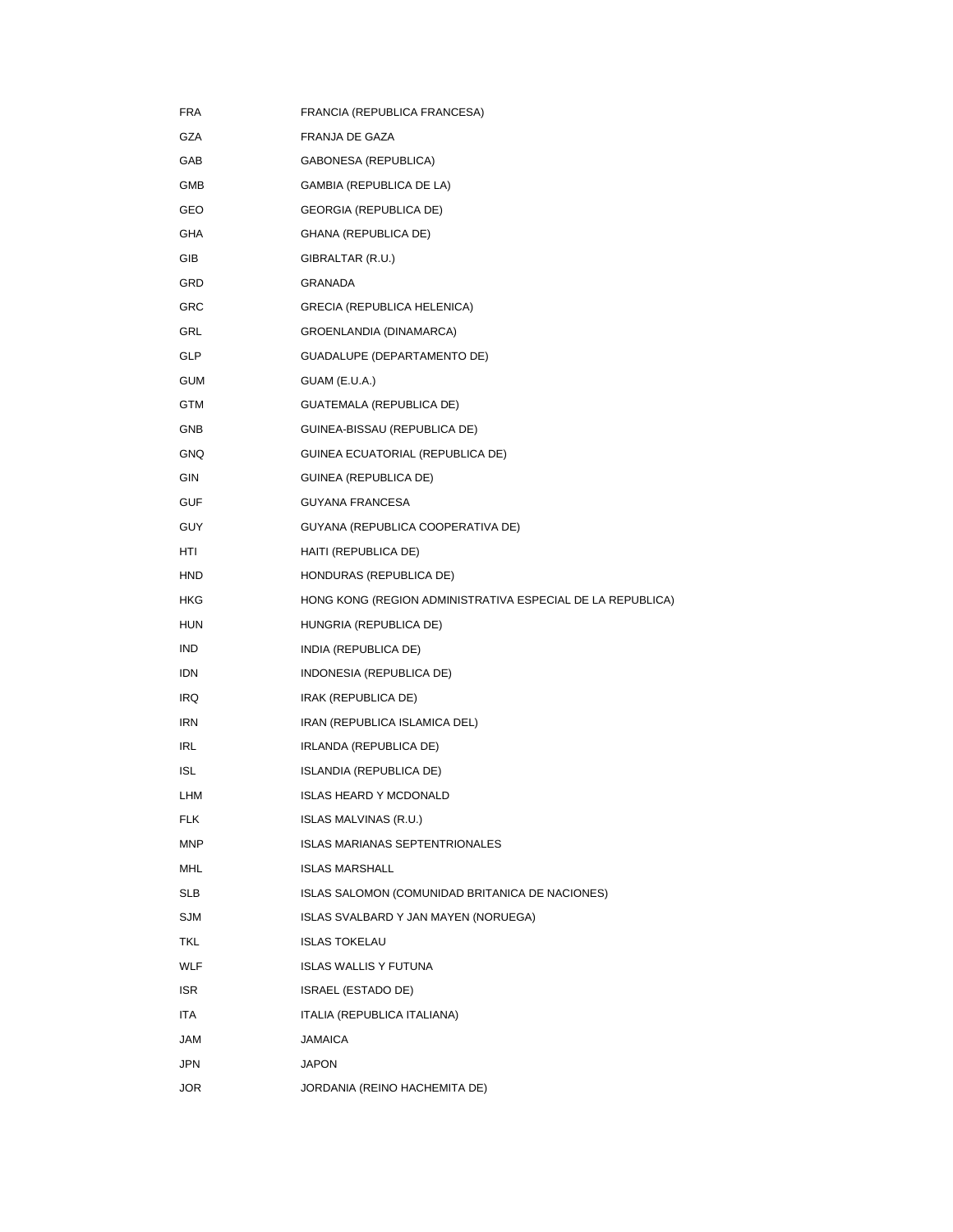| KAZ        | KAZAKHSTAN (REPUBLICA DE)                         |
|------------|---------------------------------------------------|
| <b>KEN</b> | KENYA (REPUBLICA DE)                              |
| <b>KIR</b> | KIRIBATI (REPUBLICA DE)                           |
| <b>KWT</b> | KUWAIT (ESTADO DE)                                |
| KGZ        | KYRGYZSTAN (REPUBLICA KIRGYZIA)                   |
| LSO        | LESOTHO (REINO DE)                                |
| <b>LVA</b> | LETONIA (REPUBLICA DE)                            |
| LBN        | LIBANO (REPUBLICA DE)                             |
| LBR        | LIBERIA (REPUBLICA DE)                            |
| LBY        | LIBIA (JAMAHIRIYA LIBIA ARABE POPULAR SOCIALISTA) |
| LIE.       | LIECHTENSTEIN (PRINCIPADO DE)                     |
| LTU        | LITUANIA (REPUBLICA DE)                           |
| <b>LUX</b> | LUXEMBURGO (GRAN DUCADO DE)                       |
| <b>MAC</b> | <b>MACAO</b>                                      |
| <b>MKD</b> | MACEDONIA (ANTIGUA REPUBLICA YUGOSLAVA DE)        |
| <b>MDG</b> | MADAGASCAR (REPUBLICA DE)                         |
| MYS        | <b>MALASIA</b>                                    |
| <b>MWI</b> | MALAWI (REPUBLICA DE)                             |
| <b>MDV</b> | MALDIVAS (REPUBLICA DE)                           |
| MLI        | MALI (REPUBLICA DE)                               |
| <b>MLT</b> | MALTA (REPUBLICA DE)                              |
| <b>MAR</b> | MARRUECOS (REINO DE)                              |
| <b>MTQ</b> | MARTINICA (DEPARTAMENTO DE) (FRANCIA)             |
| <b>MUS</b> | <b>MAURICIO (REPUBLICA DE)</b>                    |
| <b>MRT</b> | MAURITANIA (REPUBLICA ISLAMICA DE)                |
| <b>MEX</b> | MEXICO (ESTADOS UNIDOS MEXICANOS)                 |
| <b>MDA</b> | MOLDAVIA (REPUBLICA DE)                           |
| MCO        | MONACO (PRINCIPADO DE)                            |
| <b>MNG</b> | <b>MONGOLIA</b>                                   |
| MSR        | MONSERRAT (ISLA)                                  |
| MOZ        | MOZAMBIQUE (REPUBLICA DE)                         |
| <b>MMR</b> | MYANMAR (UNION DE)                                |
| <b>NAM</b> | NAMIBIA (REPUBLICA DE)                            |
| <b>NRU</b> | <b>NAURU</b>                                      |
| CXI        | NAVIDAD (CHRISTMAS) (ISLAS)                       |
| <b>NPL</b> | NEPAL (REINO DE)                                  |
| <b>NIC</b> | NICARAGUA (REPUBLICA DE)                          |
| <b>NER</b> | NIGER (REPUBLICA DE)                              |
| <b>NGA</b> | NIGERIA (REPUBLICA FEDERAL DE)                    |
| NIU        | NIVE (ISLA)                                       |
| NFK        | NORFOLK (ISLA)                                    |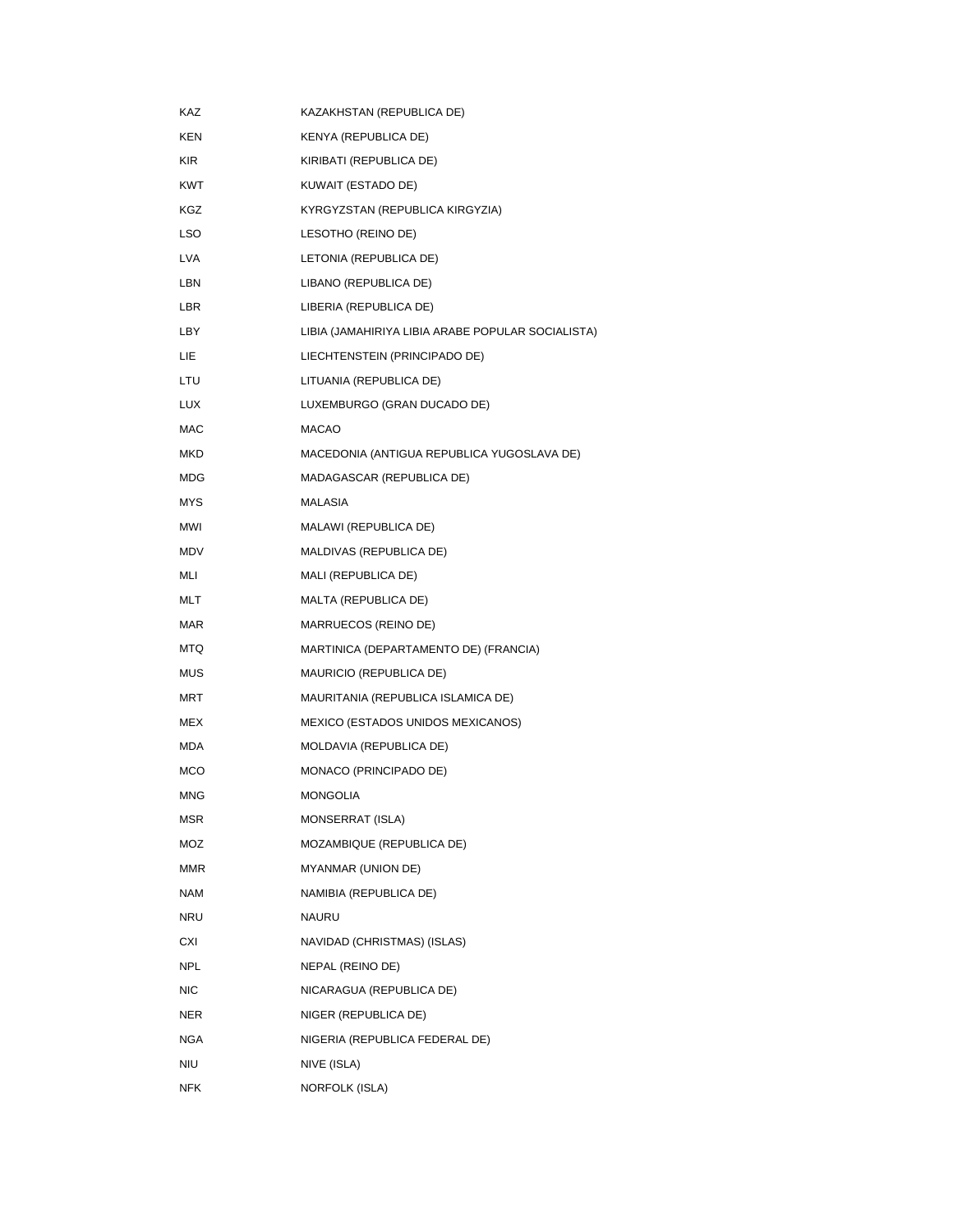| <b>NOR</b> | NORUEGA (REINO DE)                                       |
|------------|----------------------------------------------------------|
| <b>NCL</b> | NUEVA CALEDONIA (TERRITORIO FRANCES DE ULTRAMAR)         |
| NZL        | NUEVA ZELANDIA                                           |
| <b>OMN</b> | <b>OMAN (SULTANATO DE)</b>                               |
| <b>PIK</b> | PACIFICO, ISLAS DEL (ADMON. E.U.A.)                      |
| <b>ZYA</b> | PAISES BAJOS (REINO DE LOS) (HOLANDA)                    |
| KCD        | PAISES NO DECLARADOS                                     |
| <b>PAK</b> | PAKISTAN (REPUBLICA ISLAMICA DE)                         |
| <b>PLW</b> | PALAU (REPUBLICA DE)                                     |
| <b>PAN</b> | PANAMA (REPUBLICA DE)                                    |
| <b>PNG</b> | PAPUA NUEVA GUINEA (ESTADO INDEPENDIENTE DE)             |
| <b>PRY</b> | PARAGUAY (REPUBLICA DEL)                                 |
| <b>PER</b> | PERU (REPUBLICA DEL)                                     |
| <b>PCN</b> | PITCAIRNS (ISLAS DEPENDENCIA BRITANICA)                  |
| <b>PYF</b> | POLINESIA FRANCESA                                       |
| POL        | POLONIA (REPUBLICA DE)                                   |
| <b>PRT</b> | PORTUGAL (REPUBLICA PORTUGUESA)                          |
| PRI        | PUERTO RICO (ESTADO LIBRE ASOCIADO DE LA COMUNIDAD DE)   |
| <b>OAT</b> | QATAR (ESTADO DE)                                        |
| <b>GBR</b> | REINO UNIDO DE LA GRAN BRETAÑA E IRLANDA DEL NORTE       |
| CZE        | REPUBLICA CHECA                                          |
| CAF        | REPUBLICA CENTROAFRICANA                                 |
| LAO        | REPUBLICA DEMOCRATICA POPULAR LAOS                       |
| <b>DOM</b> | REPUBLICA DOMINICANA                                     |
| <b>SVK</b> | REPUBLICA ESLOVACA                                       |
| <b>COD</b> | REPUBLICA POPULAR DEL CONGO                              |
| <b>RWA</b> | REPUBLICA RUANDESA                                       |
| REU        | REUNION (DEPARTAMENTO DE LA) (FRANCIA)                   |
| <b>ROM</b> | <b>RUMANIA</b>                                           |
| <b>RUS</b> | RUSIA (FEDERACION RUSA)                                  |
| ESH        | SAHARA OCCIDENTAL (REPUBLICA ARABE SAHARAVI DEMOCRATICA) |
| <b>WSM</b> | SAMOA (ESTADO INDEPENDIENTE DE)                          |
| <b>KNA</b> | SAN CRISTOBAL Y NIEVES (FEDERACION DE) (SAN KITTS-NEVIS) |
| <b>SMR</b> | SAN MARINO (SERENISIMA REPUBLICA DE)                     |
| <b>SPM</b> | SAN PEDRO Y MIQUELON                                     |
| VCT        | SAN VICENTE Y LAS GRANADINAS                             |
| <b>SHN</b> | SANTA ELENA                                              |
| <b>LCA</b> | SANTA LUCIA                                              |
| STP        | SANTO TOME Y PRINCIPE (REPUBLICA DEMOCRATICA DE)         |
| SEN        | SENEGAL (REPUBLICA DEL)                                  |
| SYC        | SEYCHELLES (REPUBLICA DE LAS)                            |
|            |                                                          |